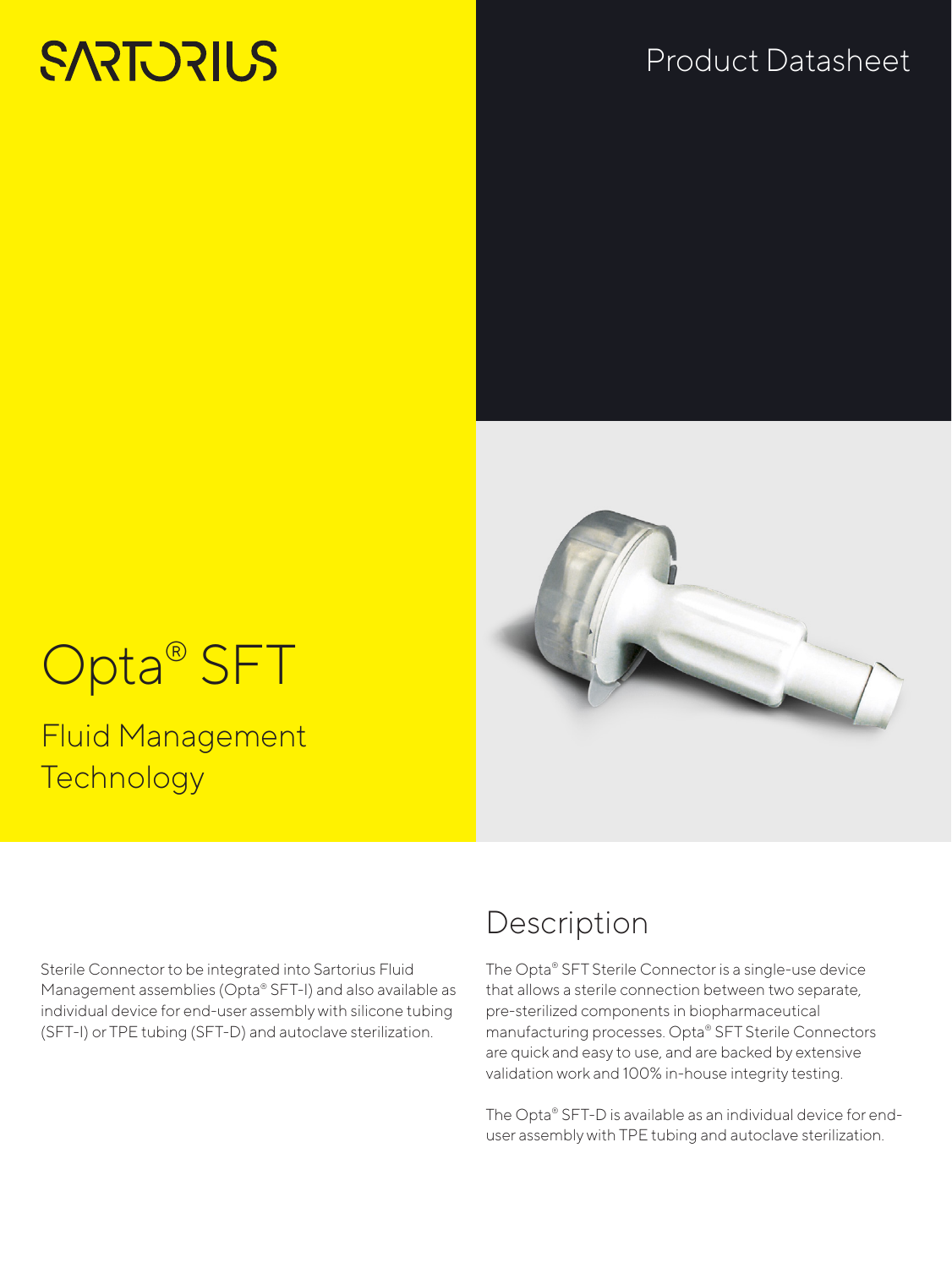#### Ultra Safe Hose Barb Design

The dimensions of Opta® SFT-I hose barbs have been specifically designed to assure the robustness and the integrity of the engagement between hose barb and various types of tubing. This is a key requirement for sterile fluid transfer in critical biopharmaceutical applications. Special tools in manufacturing guarantee the proper attachment to any type of tubing. Thus the Opta® SFT-I Sterile Connector is supplied with Flexel® 3D and Flexboy® bags as part of integrated Sartorius Fluid Management assemblies. The Opta® SFT-I is also available as an individual device for end-user assembly with silicone tubing and autoclave sterilization.

Ready to Autoclave or Gamma sterilised transfer sets with Opta® SFT-I are also available to ensure the counter connection to customers' process equipment.

#### Male and female connector couplings sealed with sterilizing grade membrane Allows for sterile fluid transfer in non-classified and classified environments Male and female connector couplings Allows for "error proofing" of designs to prevent mistaken connections Sterilizable by gamma irradiation and autoclave Flexible implementation of hybrid single-use and multiple-use technologies 100% integrity tested Highest security Claimed size equivalent to tubing ID size No flow restriction Three-step operation Easy, robust, repeatable operation All hose barb connections intensively qualified (SFT-I only) Safe and robust tubing connections Fully integrated supply chain Streamlined supply chain,

for Opta® SFT-I incorporating single-use assemblies from Sartorius

Features and Benefits

high security of supply

#### Specifications

| Materials for Male and Female Coupling |                                       |  |
|----------------------------------------|---------------------------------------|--|
| Connector body and collar:             | Polycarbonate                         |  |
| Seal:                                  | Santoprene                            |  |
| Membrane:                              | Hydrophobic polyethersulfone          |  |
| Protective cap:                        | Polypropylene                         |  |
| Connections                            |                                       |  |
| Small connector body:                  | 1/4", 3/8" and 1/2"<br>hose barb      |  |
| <b>Pressure Resistance</b>             |                                       |  |
| Max. operating pressure:               | 3 bar (43.5 psi) at<br>40 °C (104 °F) |  |
| <b>Sterilization Methods</b>           |                                       |  |
| Gamma irradiation:                     | $\leq 50$ kGy                         |  |
| Autoclaving:                           | 20 minutes at<br>121 °C (250 °F)      |  |

#### Simple and Fast Operation Principle

The Opta® SFT Sterile Connector consists of a female and a male coupling body that, once assembled, create the sterile fluid path via an easy three-step operation. The removal of the protective plastic caps attached to each coupling prepares for assembly. After sliding the male and female coupling heads together, the sterile barrier membrane is pulled out to create the sterile fluid path. Finally, the locking collar is screwed into place. The Opta® SFT Sterile Connector is now ready for the sterile fluid transfer.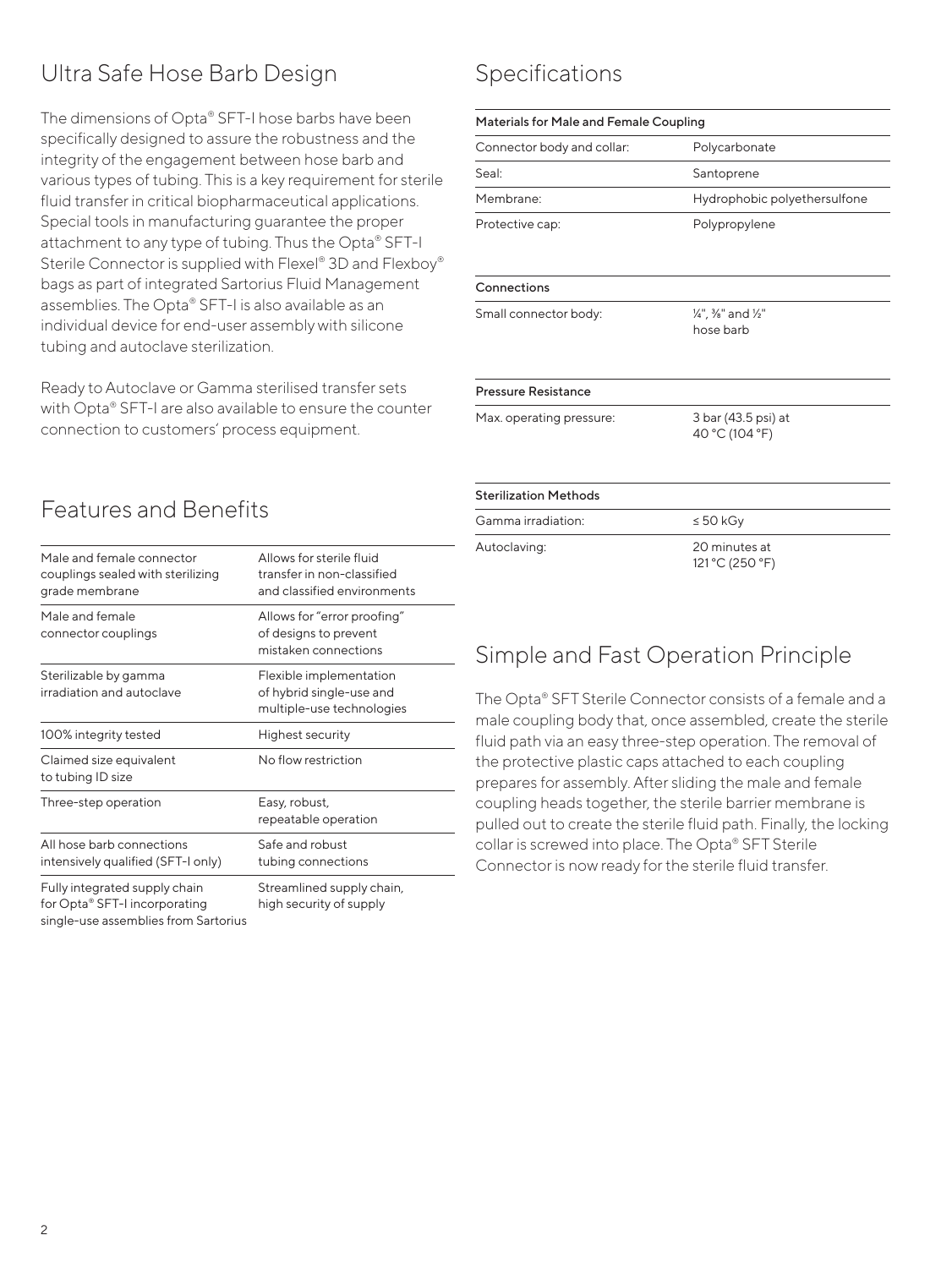#### Operating Sequences



- 1. Remove protective cap and connect the Opta® SFT male and female connectors – correct connection validated by a click
- 
- 3. Screw the collar correct screwing validated by a click



2. Remove membranes

Transfer fluid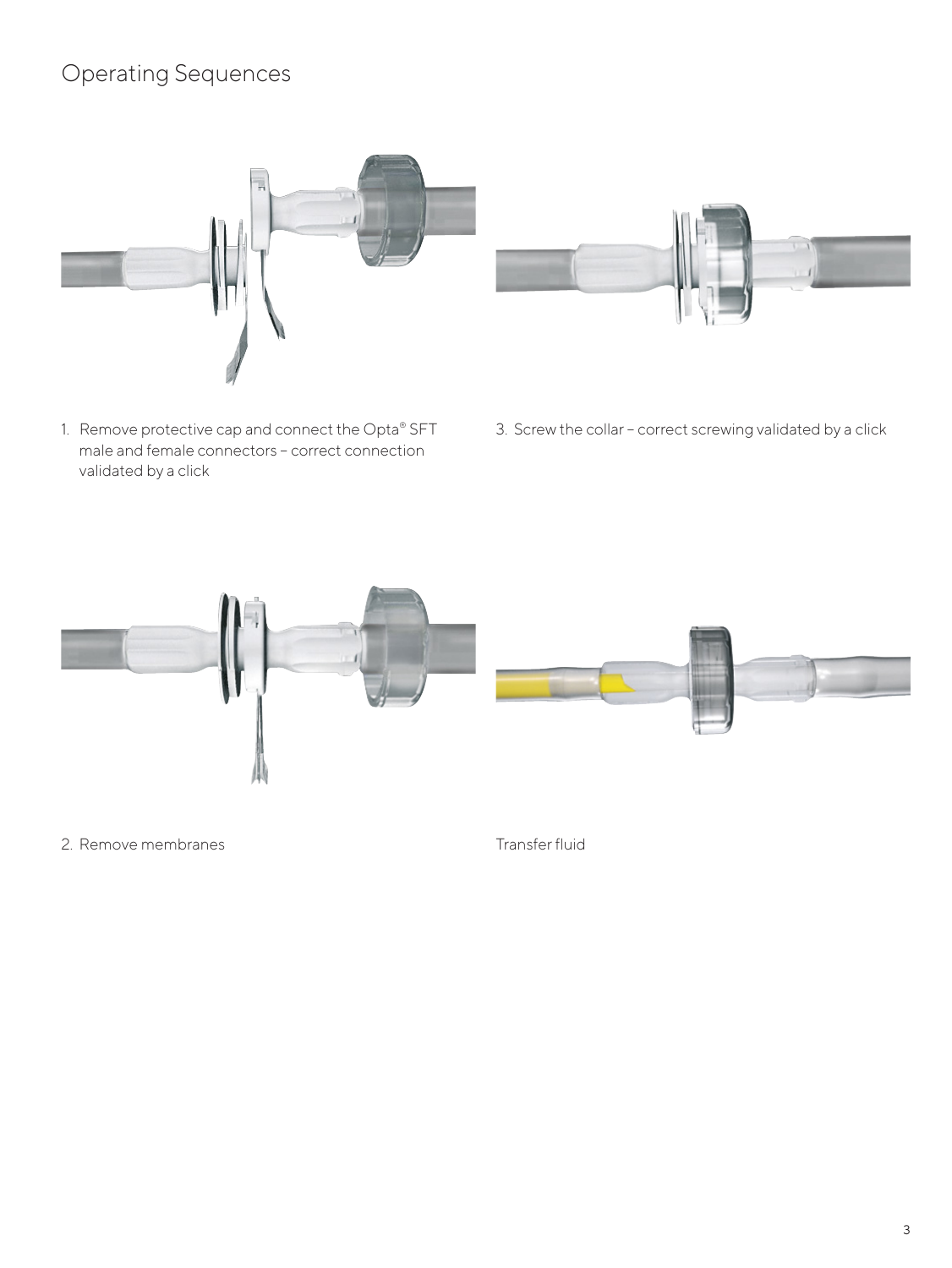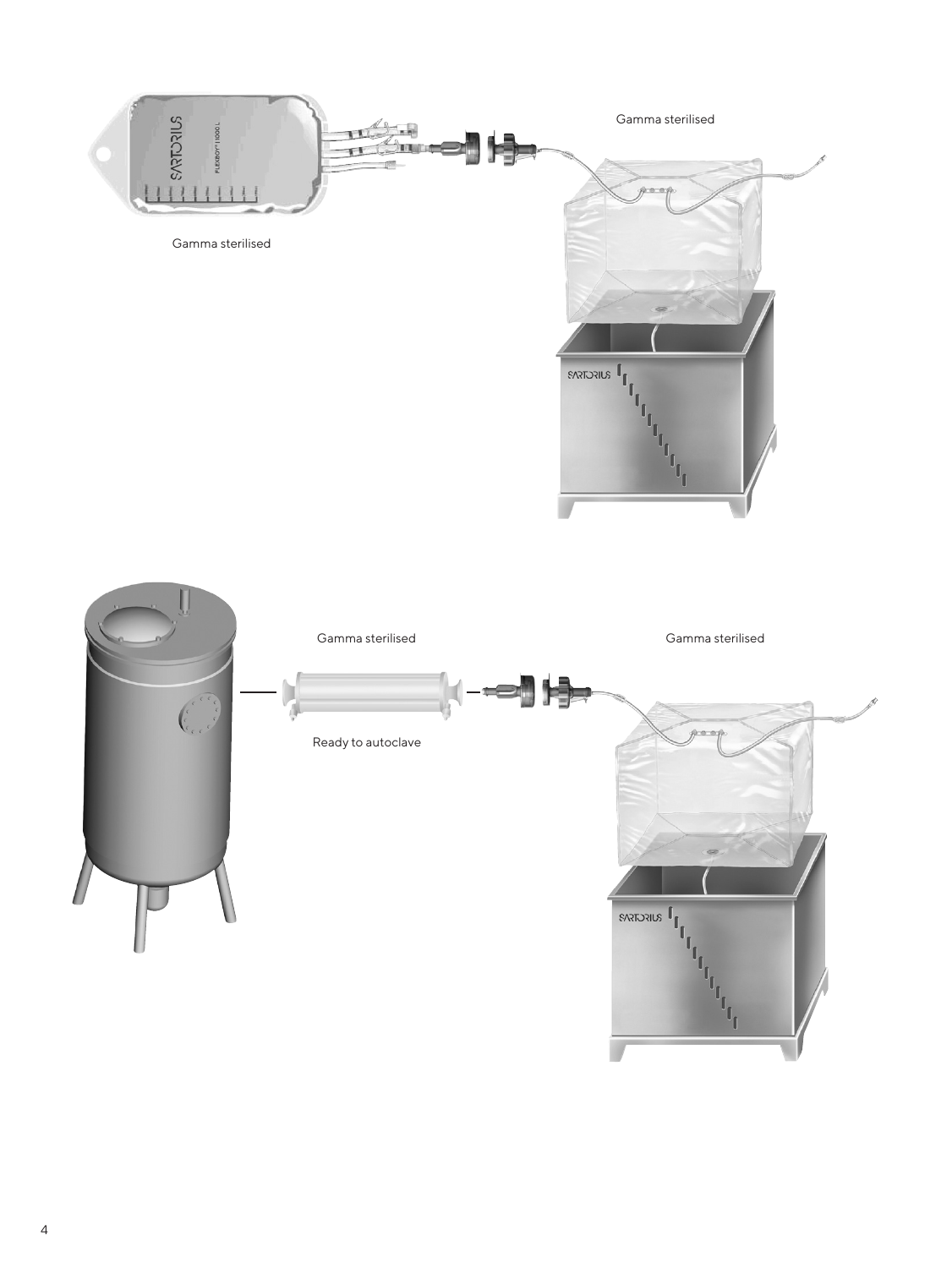#### Integration

All Opta® SFT-I connectors can be integrated into custom Sartorius assembly including a full range of additional disposable components.

Opta® SFT-I are pre-assembled to bags, filters and tubing and then gamma sterilised to offer a ready-to-use solution. They can also be assembled on tubing and filtration sets without gamma sterilisation to offer ready-to-autoclave solutions to end-users when autoclaving is required in the process.

### 100% Integrity Tested

All Opta® SFT Sterile Connectors are 100% integrity tested to assure the highest quality for critical applications like sterile fluid transfer.

#### Qualification

Opta® SFT Sterile Connectors have been qualified applying the most stringent and innovative test regimes. Biological, chemical and physical tests combined with extensive extractable testing provide users of Opta® SFT sterile connectors with data representing a variety of processing conditions. Full compliance with ISO 11137 allows for a validated claim of sterility on all Sartorius single-use products with a sterility assurance level of 10<sup>-6</sup> over the shelf life.

Opta® SFT Sterile Connectors are tested for compliance to:

- USP <85>: Bacterial endotoxin testing
- USP <87>: Biological reactivity tests, in Vitro
- USP <88>: Biological reactivity tests, in Vivo
- USP <661>: Tests for plastic
- USP <645>: pH and conductivity
- USP <788> and E.P. 2.9.19: Particulate
- ISO 11737: Bioburden
- **ISO 11137: Sterilization of medical devices**

Details on methodologies and equipment used as well as further tests performed are available in the Validation Guide.

### Sterile Fluid Transfer Validation

Opta® SFT Sterile Connectors have been validated to provide a sterile fluid transfer path under worst-case conditions. In order to provide the assurance that the Opta® SFT can provide a sterile fluid path in your process, a comprehensive validation, including immersion of the male and female connector bodies in a bacterial suspension prior to connection, followed by the transfer and subsequent incubation of growth promotion medium has been performed. Complete details of this validation are available in our validation guide.

#### Applications

Opta® SFT Sterile Connectors are used to create a sterile fluid path between two presterilized components in classified as well as non-classified production environments. All operations in up- and downstream processing that use single-use or hybrid equipment can benefit from the Opta® SFT Sterile Connector from Sartorius.

#### Quality Assurance

Sartorius Quality Systems for single-use products follow applicable ISO and FDA regulations for medical devices. Design, manufacture and sterilization processes are conducted under conditions that mirror biopharmaceutical operations and meet cGMP requirements.

#### Security of Supply

Sartorius has established multiple manufacturing sites with consistent industrial processes for its fully integrated disposable assemblies. The expertise of designing single-use solutions based on collaborative supplier management and customer demand planning assures a state-of-the-art and robust supply chain that can cope with strong market growth.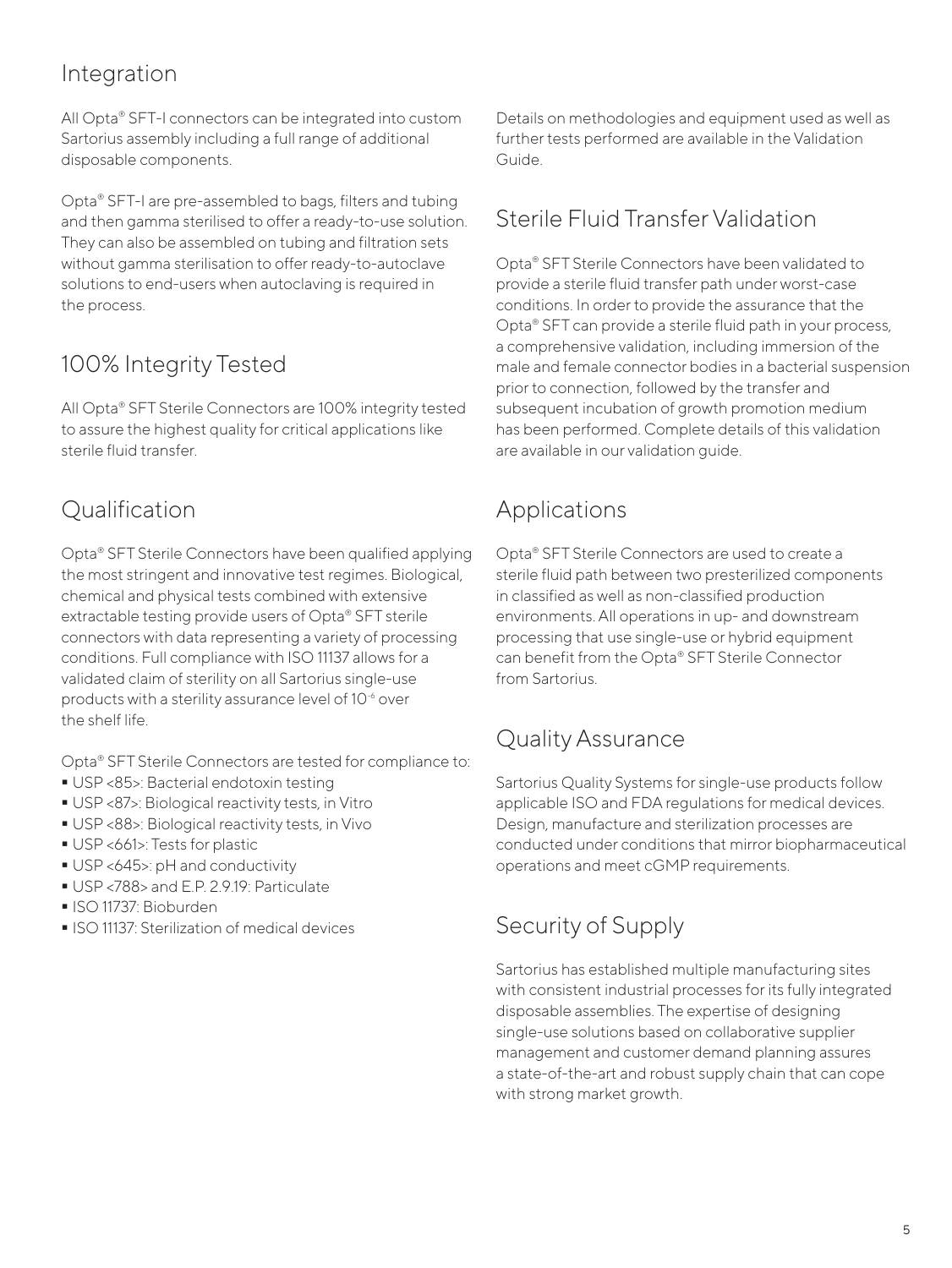# Ordering Information

| Part number to be specified in FMT assembly specifications | Description                                                                   |
|------------------------------------------------------------|-------------------------------------------------------------------------------|
| 640MS014M                                                  | Opta® SFT-I Sterile Connector, ¼" Hose Barb,<br>Male Small Connector Body     |
| 640FS014M                                                  | Opta® SFT-I Sterile Connector, ¼" Hose Barb,<br>Female Small Connector Body   |
| 640MS038M                                                  | Opta® SFT-I Sterile Connector, %" Hose Barb,<br>Male Small Connector Body     |
| 640FS038M                                                  | Opta® SFT-I Sterile Connector, %" Hose Barb,<br>Female Small Connector Body   |
| 640MS012M                                                  | Opta® SFT-I Sterile Connector, 1/2" Hose Barb,<br>Male Small Connector Body   |
| 640FS012M                                                  | Opta® SFT-I Sterile Connector, 1/2" Hose Barb,<br>Female Small Connector Body |

| Product code  | Description                                                                                                         | Pack size |
|---------------|---------------------------------------------------------------------------------------------------------------------|-----------|
| 640MS014M---D | Opta® SFT-I Sterile Connector, ¼" Hose Barb,<br>Male Small Connector Body,<br>For assembly with silicone tubing     | 10        |
| 640FS014M---D | Opta® SFT-I Sterile Connector, ¼" Hose Barb,<br>Female Small Connector Body,<br>For assembly with silicone tubing   | 10        |
| 640MS038M---D | Opta® SFT-I Sterile Connector, 3%" Hose Barb,<br>Male Small Connector Body,<br>For assembly with silicone tubing    | 10        |
| 640FS038M---D | Opta® SFT-I Sterile Connector, 3%" Hose Barb,<br>Female Small Connector Body,<br>For assembly with silicone tubing  | 10        |
| 640MS012M---D | Opta® SFT-I Sterile Connector, 1/2" Hose Barb,<br>Male Small Connector Body,<br>For assembly with silicone tubing   | 10        |
| 640FS012M---D | Opta® SFT-I Sterile Connector, 1/2" Hose Barb,<br>Female Small Connector Body,<br>For assembly with silicone tubing | 10        |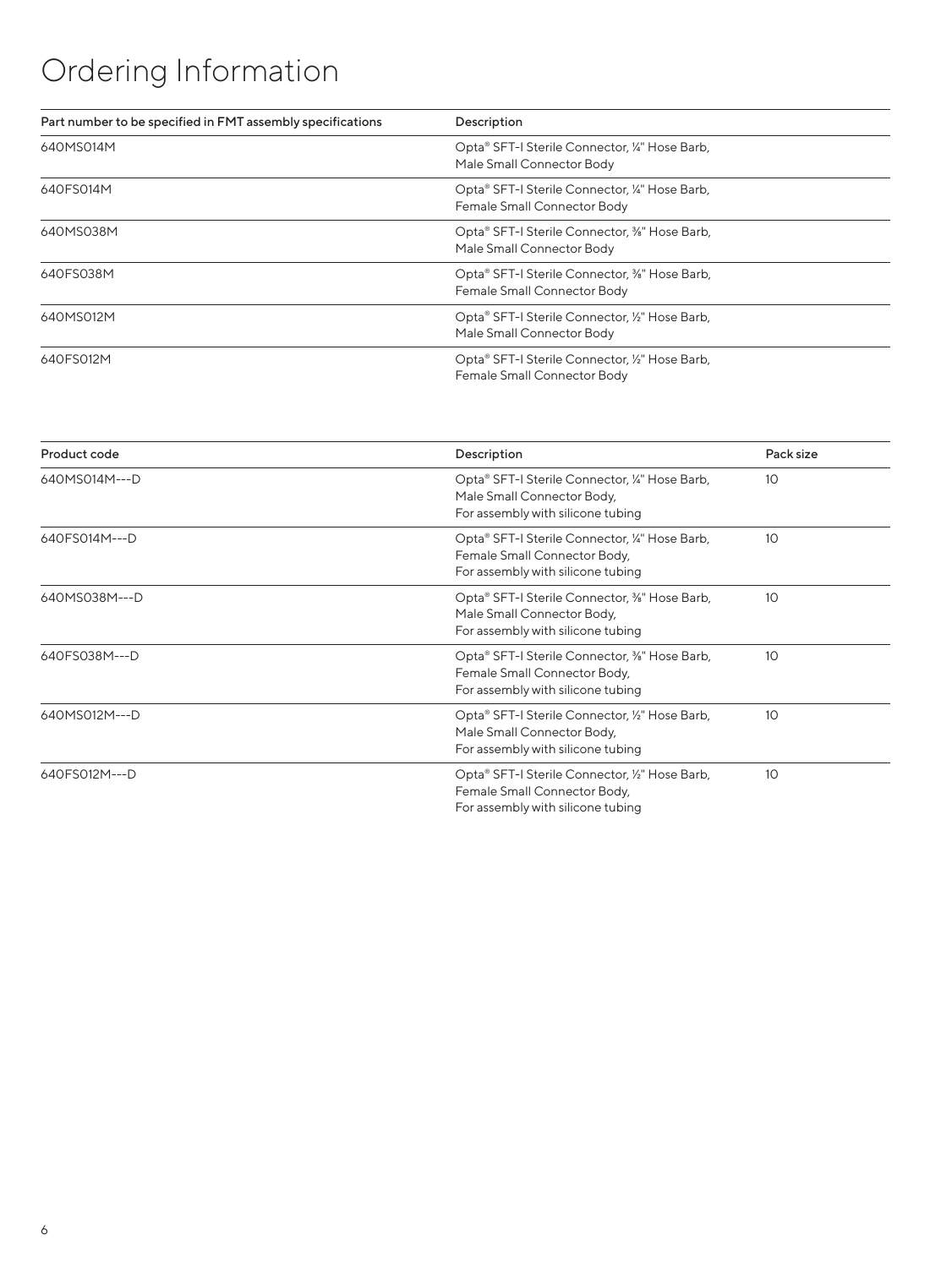| Product code  | Description                                                                                                              | Pack size |
|---------------|--------------------------------------------------------------------------------------------------------------------------|-----------|
| 641MS014M---D | Opta® SFT-D Sterile Connector, Male<br>Small Connector Body, 1/4" Hose Barb<br>For assembly with TPE tubing              | 10        |
| 641FS014M---D | Opta® SFT-D Sterile Connector, Female<br>Small Connector Body, 1/4" Hose Barb<br>For assembly with TPE tubing            | 10        |
| 641MS038M---D | Opta® SFT-D Sterile Connector, Male<br>Small Connector Body, <sup>3</sup> %" Hose Barb<br>For assembly with TPE tubing   | 10        |
| 641FS038M---D | Opta® SFT-D Sterile Connector, Female<br>Small Connector Body, <sup>3</sup> %" Hose Barb<br>For assembly with TPE tubing | 10        |
| 641MS012M---D | Opta® SFT-D Sterile Connector, Male<br>Small Connector Body, 1/2" Hose Barb<br>For assembly with TPE tubing              | 10        |
| 641FS012M---D | Opta® SFT-D Sterile Connector, Female<br>Small Connector Body, 1/2" Hose Barb<br>For assembly with TPE tubing            | 10        |